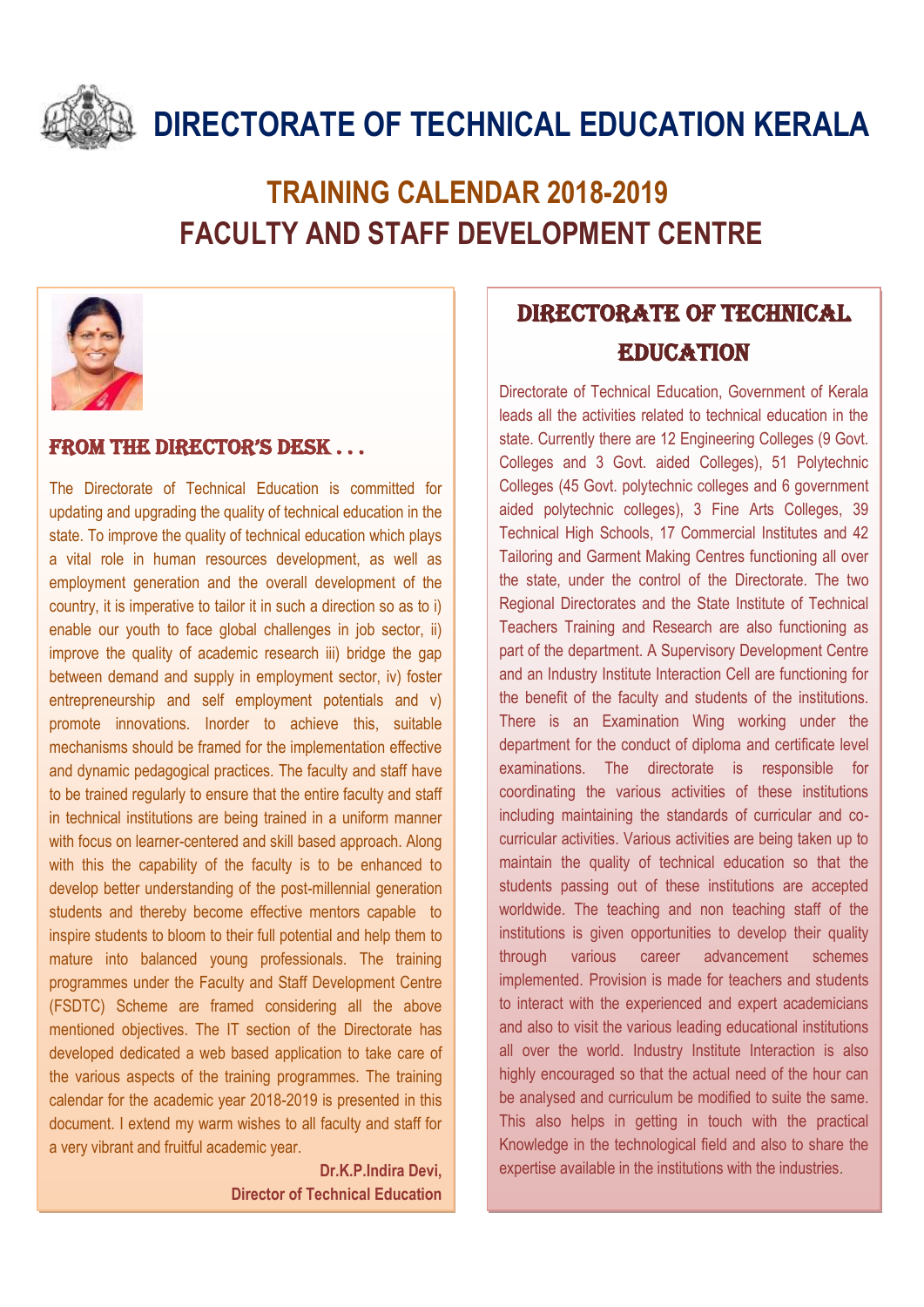### **FACULTY AND STAFF DEVELOPMENT TRAINING CENTRE -TRAINING CALENDAR 2018 – 2019**

| <b>Course</b><br>No. | <b>Course Name</b>                                                                                   | <b>Coordinator</b>    | <b>Centre</b> | <b>Registration</b><br><b>Start</b> | <b>Registration</b><br><b>End</b> | <b>Course</b><br><b>Start</b> | <b>Course</b><br><b>End</b> | <b>Duration</b><br>(Days) |
|----------------------|------------------------------------------------------------------------------------------------------|-----------------------|---------------|-------------------------------------|-----------------------------------|-------------------------------|-----------------------------|---------------------------|
| F1819001             | <b>Capability Enhancement Programme For Staff</b><br><b>Advisors</b>                                 | Dr.Deepa P. Gopinath  | <b>DTE</b>    | 13-06-2018                          | 17-06-2018                        | 18-06-2018                    | 23-06-2018                  | $6\phantom{1}$            |
| F1819002             | <b>Outcome Based Accreditation</b>                                                                   | Sini V.Pillai         | <b>CET</b>    | 01-06-2018                          | 20-06-2018                        | 25-06-2018                    | 29-06-2018                  | 5                         |
| F1819003             | <b>Capability Enhancement Training For Staff Advisors</b>                                            | <b>Mini Soman</b>     | <b>CET</b>    | 12-06-2018                          | 23-06-2018                        | 25-06-2018                    | 30-06-2018                  | $6\phantom{a}$            |
| F1819004             | <b>Energy Conversion Technologies For Future -</b><br><b>Research Prospects</b>                      | Dr T D John           | <b>KNR</b>    | 15-06-2018                          | 22-06-2018                        | 25-06-2018                    | 29-06-2018                  | 5                         |
| F1819005             | <b>Computer Analysis Of Power System</b>                                                             | Dr. Jasmin E A        | <b>TCR</b>    | 04-06-2018                          | 18-06-2018                        | 25-06-2018                    | 29-06-2018                  | 5                         |
| F1819006             | <b>Capability Enhancement Training For Staff Advisors</b>                                            | <b>Asha Murali</b>    | <b>CET</b>    | 13-06-2018                          | 02-07-2018                        | 02-07-2018                    | 07-07-2018                  | $6\phantom{a}$            |
| F1819007             | <b>Recent Trends In Harnessing Renewable Energy</b>                                                  | Jojo V Antony         | <b>TCR</b>    | 04-06-2018                          | 27-06-2018                        | 02-07-2018                    | 06-07-2018                  | $\overline{5}$            |
| F1819008             | Advances In NDT Methods For Flaw Detection                                                           | Dr.Yashida Nadir      | <b>CET</b>    | 26-06-2018                          | 09-07-2018                        | 09-07-2018                    | 14-07-2018                  | $6\phantom{a}$            |
| F1819009             | Laboratory Practices In Civil Engineering -As Per KTU<br><b>Syllabus</b>                             | Dr.Girija K.          | <b>CET</b>    | 20-06-2018                          | 05-07-2018                        | 09-07-2018                    | 13-07-2018                  | 5                         |
| F1819010             | <b>Capability Enhancement Training For Staff Advisors</b>                                            | <b>Bindu C A</b>      | <b>TCR</b>    | 18-06-2018                          | 07-07-2018                        | 09-07-2018                    | 14-07-2018                  | $6\phantom{a}$            |
| F1819011             | <b>Operation And Control Of Modern Power Systems</b><br>With Increasing Renewable Energy Penetration | Dr. R. M. Shereef     | <b>CET</b>    | 20-06-2018                          | 10-07-2018                        | 16-07-2018                    | 21-07-2018                  | $6\phantom{a}$            |
| F1819012             | <b>Sustainable Construction Materials</b>                                                            | Dr. Deepa Raj S       | <b>CET</b>    | 26-06-2018                          | 16-07-2018                        | 16-07-2018                    | 20-07-2018                  | 5                         |
| F1819013             | <b>Advances In Aeronautics And Astronautics</b>                                                      | Dilip D               | <b>CET</b>    | 25-06-2018                          | 11-07-2018                        | 16-07-2018                    | 21-07-2018                  | $6\phantom{1}$            |
| F1819014             | Pedagogy To Synergistic Andragogy-A New Paradigm<br>In Engineering Education                         | Dr Vandana Sreedharan | <b>KNR</b>    | 04-07-2018                          | 13-07-2018                        | 16-07-2018                    | 20-07-2018                  | 5                         |
| F1819015             | <b>Recent Advances In Construction Management</b>                                                    | Dr.Nowshaja P.T.      | <b>TCR</b>    | 18-06-2018                          | 10-07-2018                        | 16-07-2018                    | 20-07-2018                  | 5                         |
| F1819016             | <b>Data Analytic Tools</b>                                                                           | Ali M A               | <b>TCR</b>    | 18-06-2018                          | 09-07-2018                        | 16-07-2018                    | 20-07-2018                  | 5                         |
| F1819017             | <b>Capability Enhancement Training For Staff Advisors</b>                                            | Shamla B              | <b>TCR</b>    | 02-07-2018                          | 13-07-2018                        | 16-07-2018                    | 21-07-2018                  | $6\phantom{a}$            |
| F1819018             | <b>Capability Enhancement Training For Staff Advisors</b>                                            | Sukesh A              | <b>KNR</b>    | 11-06-2018                          | 20-07-2018                        | 23-07-2018                    | 28-07-2018                  | $6\phantom{a}$            |
| F1819019             | Hands On Training On Robotics And Automation                                                         | Lalu P P              | <b>TCR</b>    | 05-07-2018                          | 21-07-2018                        | 23-07-2018                    | 27-07-2018                  | 5                         |
| F1819020             | <b>Cyber Security And Digital Forensics</b>                                                          | Sminesh C N           | <b>TCR</b>    | 02-07-2018                          | 20-07-2018                        | 23-07-2018                    | 27-07-2018                  | $\overline{5}$            |
| F1819021             | <b>Livability In Future Cities</b>                                                                   | <b>Bindu C A</b>      | <b>TCR</b>    | 09-07-2018                          | 21-07-2018                        | 23-07-2018                    | 27-07-2018                  | 5                         |
| F1819022             | E-Mobility                                                                                           | <b>Indulal S</b>      | <b>CET</b>    | 15-07-2018                          | 31-07-2018                        | 06-08-2018                    | 08-08-2018                  | $\overline{3}$            |
| F1819023             | Interpersonal Skill Development For Last Grade Staff                                                 | Dr.Dhanya J S         | <b>CET</b>    | 10-07-2018                          | 27-07-2018                        | 06-08-2018                    | 10-08-2018                  | 5                         |
| F1819024             | Concepts, Implementation, And Verification Of Ipv6                                                   | <b>Bineesh K.B</b>    | <b>KNR</b>    | 16-07-2018                          | 01-08-2018                        | 06-08-2018                    | 10-08-2018                  | 5                         |
| F1819025             | Workshop On 'Trends In Hybrid Electric Vehicles                                                      | Baburaj P             | <b>KNR</b>    | 01-07-2018                          | 31-07-2018                        | 06-08-2018                    | 10-08-2018                  | $\overline{5}$            |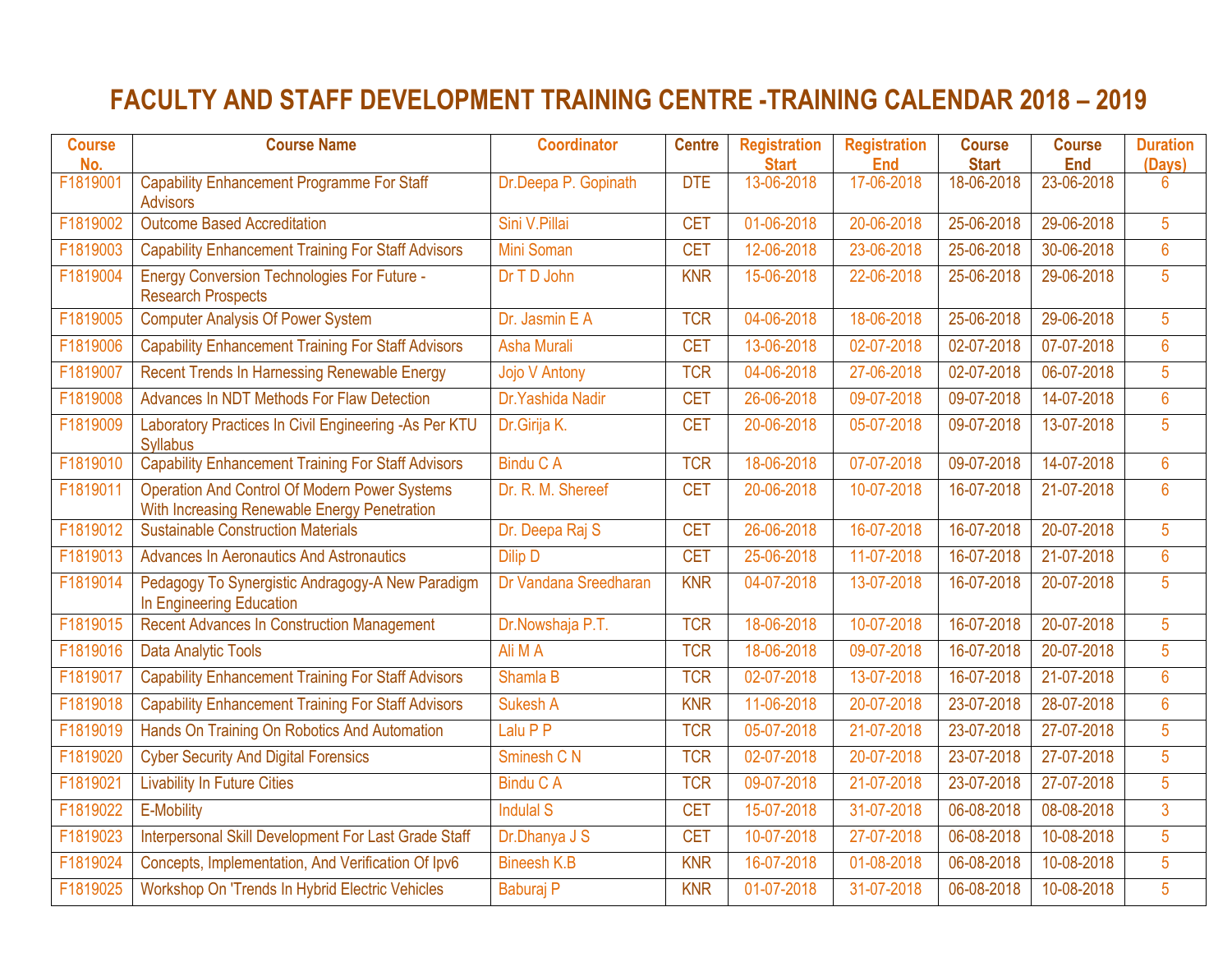| F1819026 | Advancements In Air Pollution Control Technologies                                                     | Meera V                 | <b>TCR</b> | 20-08-2018 | 08-09-2018 | 10-09-2018   | 14-09-2018 | 5               |
|----------|--------------------------------------------------------------------------------------------------------|-------------------------|------------|------------|------------|--------------|------------|-----------------|
| F1819027 | <b>Linux Kernel Internals And Development</b>                                                          | Baburaj K V             | <b>KNR</b> | 10-09-2018 | 19-09-2018 | 24-09-2018   | 28-09-2018 | 5               |
| F1819028 | Mathematical Modelling And Optimisation Of Systems                                                     | Dr V Vinod Kumar        | <b>KNR</b> | 24-09-2018 | 09-10-2018 | 22-10-2018   | 26-10-2018 | $5\phantom{.0}$ |
| F1819029 | <b>Skill Development For Ministerial Staff</b>                                                         | Krishnamohan K          | <b>TCR</b> | 10-10-2018 | 13-10-2018 | 22-10-2018   | 26-10-2018 | 5               |
| F1819030 | Research Perspectives In Emerging Areas Of<br><b>Industrial Safety &amp; Environmental Engineering</b> | Dr.Soman AR             | <b>TCR</b> | 08-10-2018 | 05-11-2018 | 12-11-2018   | 16-11-2018 | 5               |
| F1819031 | Linear Algebra And Its Applications In Signal<br>Processing                                            | Dr.Sreeni K G           | <b>CET</b> | 01-11-2018 | 15-11-2018 | 19-11-2018   | 24-11-2018 | $6\phantom{1}$  |
| F1819032 | <b>Embedded Systems Design For Power Electronic</b><br><b>Converters</b>                               | Mini V P                | <b>CET</b> | 12-10-2018 | 09-11-2018 | 19-11-2018   | 23-11-2018 | 5               |
| F1819033 | Opensource Tools For Scientific Computing                                                              | K.S.Santhosh            | <b>CET</b> | 15-10-2018 | 05-11-2018 | 19-11-2018   | 24-11-2018 | $6\phantom{a}$  |
| F1819034 | Design And Implementation Of Solar PV Systems                                                          | Dr. Hari Kumar R        | <b>CET</b> | 01-10-2018 | 02-11-2018 | 26-11-2018   | 30-11-2018 | $5\phantom{.0}$ |
| F1819035 | <b>Innovation Management</b>                                                                           | Dr.Boby K. George       | <b>TCR</b> | 22-10-2018 | 02-11-2018 | 26-11-2018   | 30-11-2018 | 5 <sup>5</sup>  |
| F1819036 | <b>Electrical System Design: New Trends</b>                                                            | <b>Asok Kumar A</b>     | <b>CET</b> | 01-11-2018 | 15-11-2018 | 03-12-2018   | 08-12-2018 | $6\phantom{a}$  |
| F1819037 | Analog And Digital Integrated Circuit Design Using<br><b>EDA Tools</b>                                 | Dr.Sajesh Kumar U.      | <b>KNR</b> | 22-10-2018 | 23-11-2018 | 03-12-2018   | 07-12-2018 | 5               |
| F1819038 | <b>Recent Trends In Welding And Material Processing</b>                                                | Dr. K.K. Ramachandran   | <b>TCR</b> | 01-08-2018 | 31-10-2018 | 03-12-2018   | 07-12-2018 | 5               |
| F1819039 | <b>Recent Advancements In Optical Wireless</b><br><b>Technologies</b>                                  | Dr. Pradeep R.          | <b>CET</b> | 01-11-2018 | 15-11-2018 | 10-12-2018   | 15-12-2018 | $6\phantom{a}$  |
| F1819040 | <b>Image Processing &amp; Computer Vision</b>                                                          | Dr. A. Ranjith Ram      | <b>KNR</b> | 19-11-2018 | 03-12-2018 | 10-12-2018   | 15-12-2018 | $6\phantom{a}$  |
| F1819041 | <b>Power Electronics For Renewable Energy Applications</b>                                             | Jayaprakash P.          | <b>KNR</b> | 10-11-2018 | 30-11-2018 | 10-12-2018   | 15-12-2018 | $6\phantom{a}$  |
| F1819042 | Faculty Development Programme On Product Design                                                        | Anil Rajagopal K P      | <b>TCR</b> | 01-11-2018 | 30-11-2018 | 10-12-2018   | 14-12-2018 | $\overline{5}$  |
| F1819043 | <b>Recent Trends In Power Electronics And Control</b>                                                  | <b>Dr Jaison Mathew</b> | <b>TCR</b> | 25-10-2018 | 25-11-2018 | $10-12-2018$ | 14-12-2018 | 5               |
| F1819044 | <b>Big-Data Analytics - Tools And Techniques</b>                                                       | Swaraj K P              | <b>TCR</b> | 19-11-2018 | 23-11-2018 | 10-12-2018   | 14-12-2018 | 5               |
| F1819045 | Processing And Engineering Of Drugs And<br><b>Pharmaceuticals</b>                                      | Dr. Manju M S           | <b>TCR</b> | 01-11-2018 | 30-11-2018 | 10-12-2018   | 14-12-2018 | 5 <sup>5</sup>  |
| F1819046 | <b>Deep Learning</b>                                                                                   | Dr. Salim A             | <b>CET</b> | 26-11-2018 | 07-12-2018 | 17-12-2018   | 21-12-2018 | $5\phantom{.0}$ |
| F1819047 | Multivariate Data Analysis                                                                             | Rajesh P                | <b>TCR</b> | 05-11-2018 | 10-12-2018 | 17-12-2018   | 21-12-2018 | $5\phantom{.0}$ |
| F1819048 | <b>Environmental Engineering- The Road Ahead</b>                                                       | Shibu K                 | <b>CET</b> | 07-01-2019 | 12-01-2019 | 14-01-2019   | 19-01-2019 | $6\phantom{a}$  |
| F1819049 | Computer Vision And Deep Learning Using Python &<br>Opency                                             | Sajith B.               | <b>KNR</b> | 21-01-2019 | 30-01-2019 | 04-02-2019   | 08-02-2019 | 5               |
| F1819050 | Machine Learning And Data Analytics Using Open<br><b>Source Solutions</b>                              | Dr.Bindu P V            | <b>KNR</b> | 01-02-2019 | 15-02-2019 | 18-02-2019   | 22-02-2019 | 5 <sup>5</sup>  |

**DTE: Directorate of Technical Education, CET: College of Engineering Trivandrum, TCR: Govt. Engineering College Thrissur, KNR: Govt. College of Engineering Kannur**